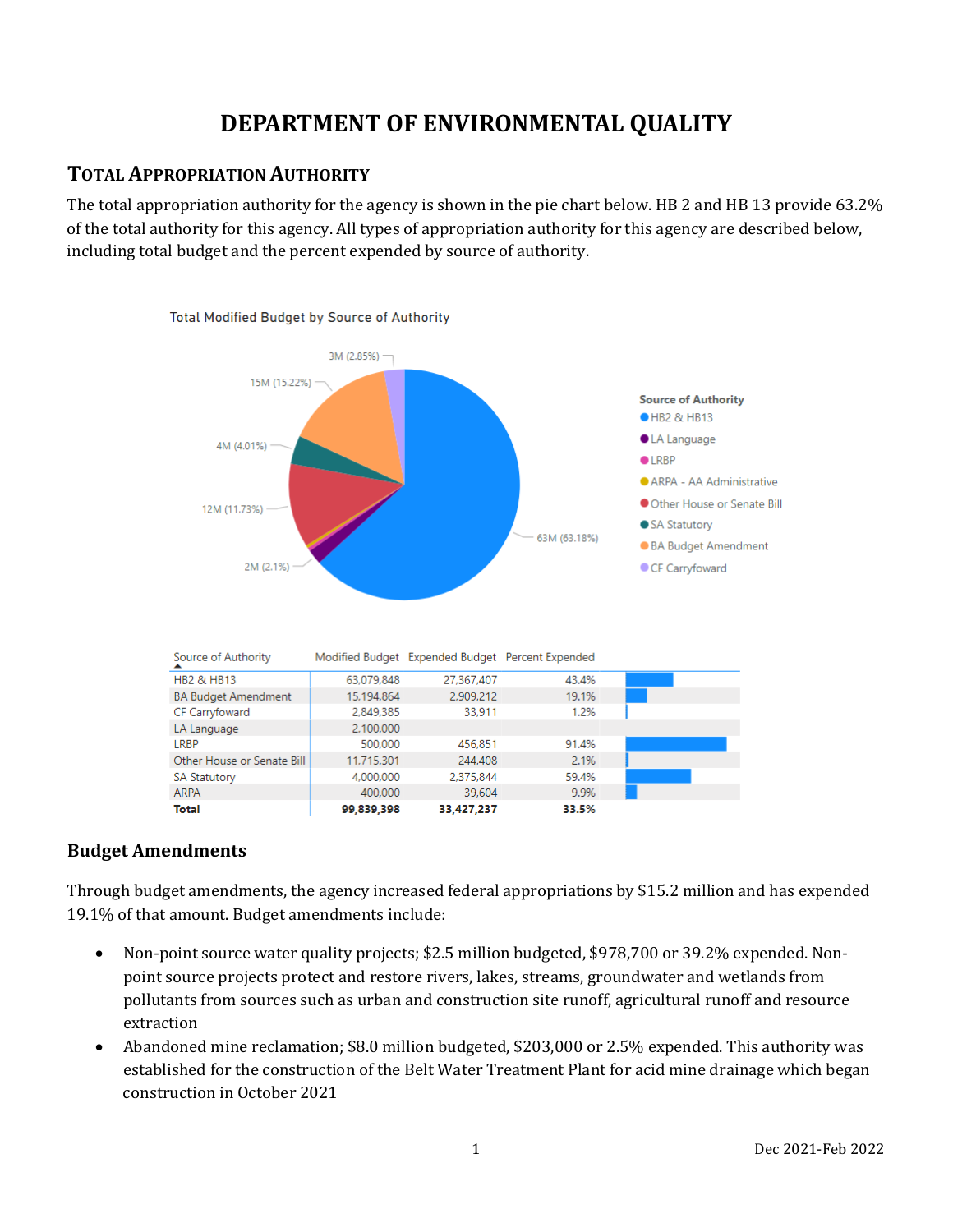- Mine permitting and air quality programs; \$3.1 million budgeted, \$1.2 million or 38.7% expended. This authority was established for grants from the Department of the Interior for Zortman Landusky and the coal e-permitting system
- Water quality and monitoring programs; \$1.5 million budgeted, \$491,000 or 32.7% expended. Montana's water quality monitoring program conducts sampling and analysis of Montana's surface waters to determine the health or impairment of those waters and
- Information technology projects; \$35,200 budgeted, \$9,200 or \$26.1% expended. This authority is restricted for integration with the Environmental Protection Agency's SDWIS Prime software.

# **Statutory Authority**

The agency has expended \$2.4 million in statutory authority.

Revenues from a portion (\$0.0075) of the tax on gasoline, diesel, heating oil, and aviation fuel is statutorily appropriated to pay for the petroleum storage tank release clean up and accounts for 4.0% of the agency budget. Authorized statutory funding is expended through the Petroleum Tank Release Compensation Board, which is administratively attached to the agency.

# **Carryforward**

The agency had \$2.8 million or 2.9% of total authority brought forward from FY 2021. This authority is primarily state special revenue budgeted in central management and water quality. Carry forward authority of \$2.3 million is set aside for cost recovery projects and will only be expended if there are new projects that require the funding. The agency has expended \$34,000 or 1.2% of this authority.

# **Language**

The legislature provided language in HB 2 to authorize the following appropriations.

The agency has budgeted \$1.1 million in bond revenue for the Carpenter/Snow Creek superfund site near Neihart, Montana. This authority is established to ensure DEQ has the authority necessary to meet the state match requirements for federal superfund site clean-up projects.

The Petroleum Board budgeted \$1.0 million from the petroleum tank cleanup fund for paying contract expenses.

# **Other Bills**

Funding from HB 5 totals \$11.7 million or 11.8% of the budget, \$244,000 or 2.1% has been expended. These funds are primarily from the orphan share state special revenue account and capital projects account. They are for long range projects related to environmental clean-up and energy conservation capital projects.

- State Building Energy Conservation Funds, \$8.5 million
- Remediation of Leaking Petroleum Tanks, \$2.0 million
	- **-** Remediation, \$1.9 million
	- **-** Montana Bureau of Mines and Geology, \$125,000
- Orphan Share, \$1.2 million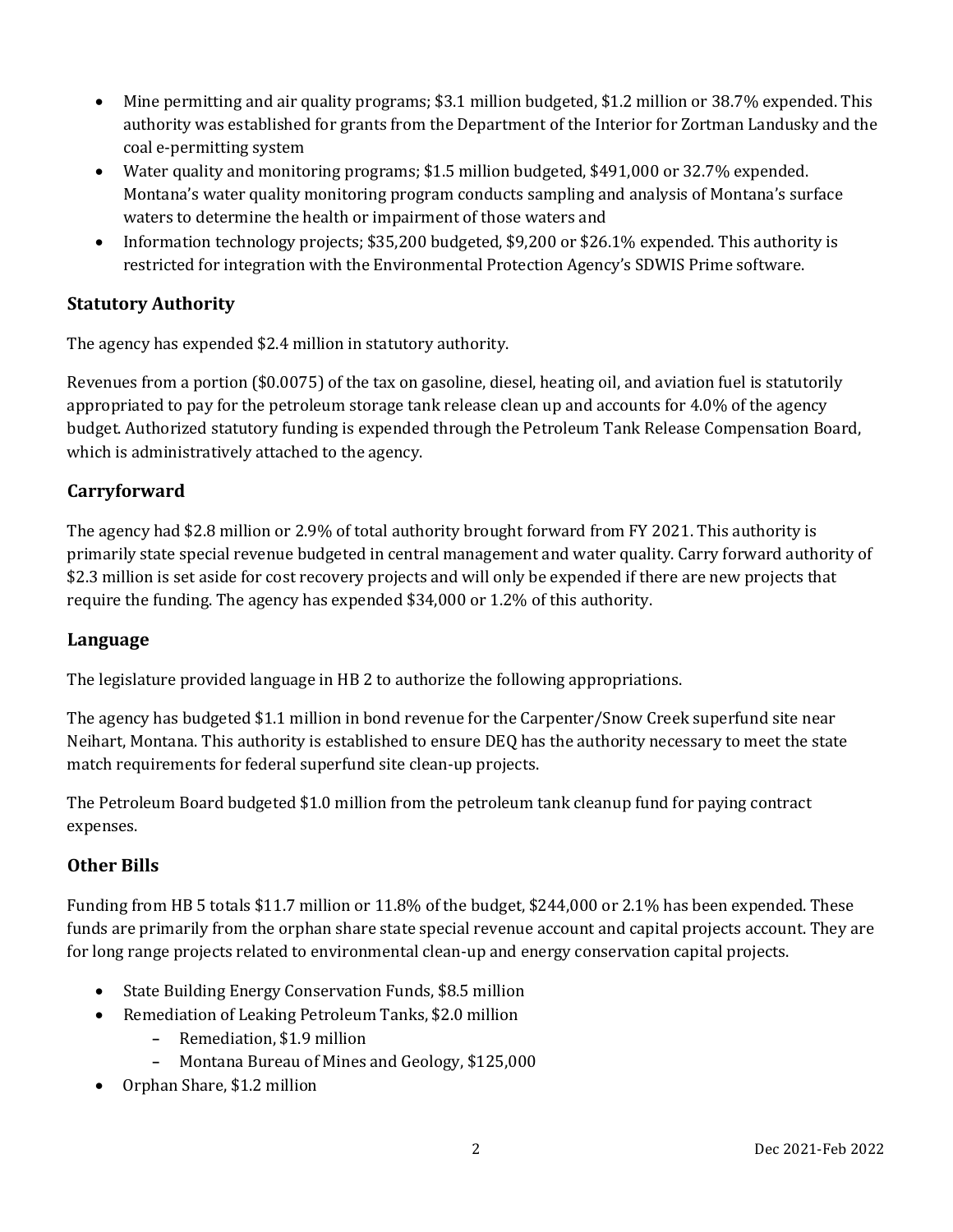### *COVID-19 Authority*

The following chart is provided to allow the legislature to examine the funding that is available to the agency for COVID-19 impacts.



No authority for Covid-19 was brought forward from FY 2021. For FY 2022, the agency received \$400,000 in American Recovery Plan Act funding, and as of February, the agency has expended \$39,600. The agency's ARPA funding will be used to cover the costs of additional engineers hired to review new water and sewer infrastructure projects and will be spent over both FY 2022 and FY 2023.

# **HB 2 BUDGET MODIFICATIONS**

The following chart shows the HB 2 budget as passed by the legislature, including the pay plan, and the HB 2 modified budget through February 28, 2022. Net modifications to the budget include operating plan changes from one expenditure account to another, program transfers, reorganizations, and agency transfers of authority. The positive modifications and negative modifications are shown by program, expenditure account, and fund type.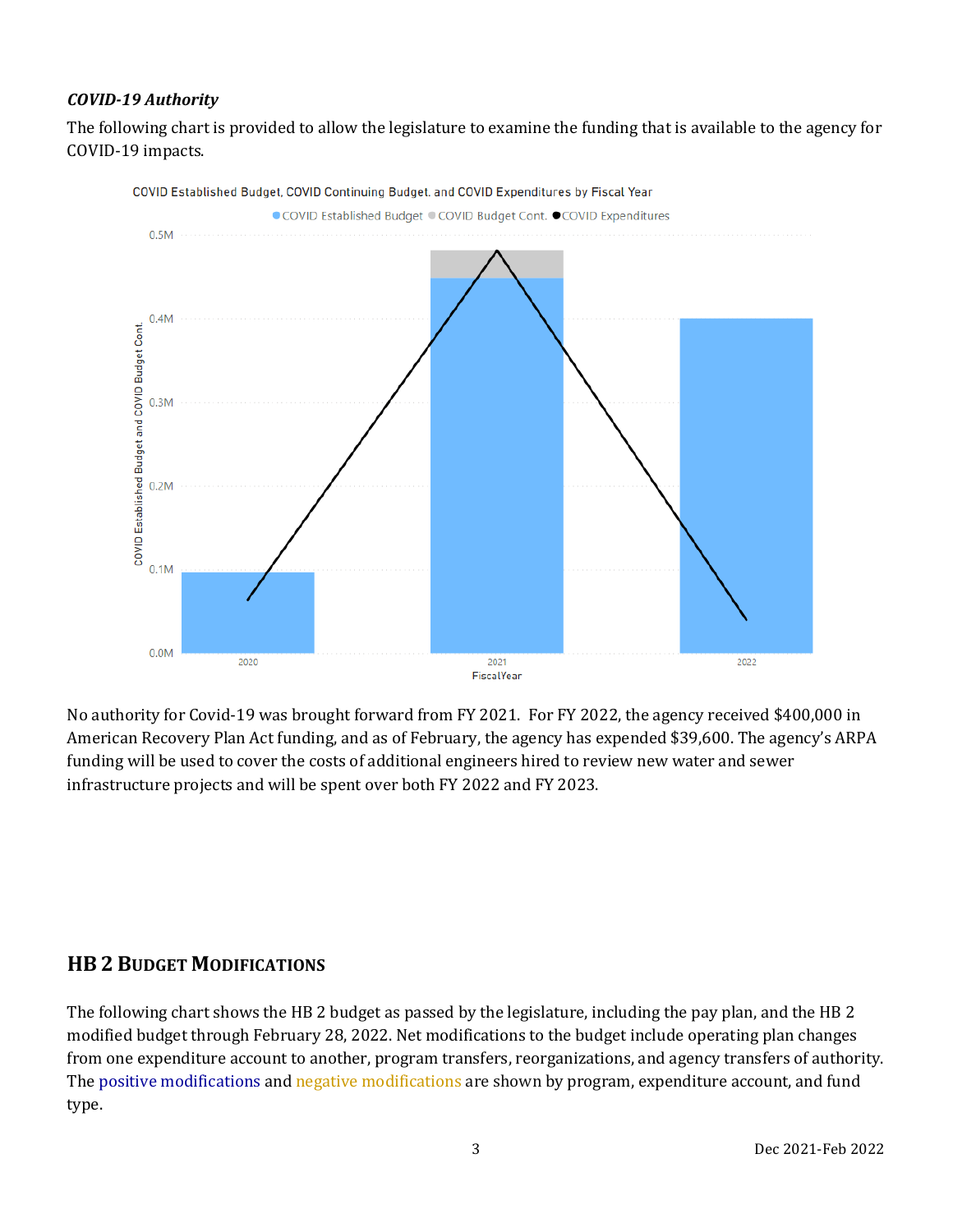#### Legislative Budget Compared to Modified Budget - HB 2 Only

| <b>Agency Name</b>                         | December Modified March Modified<br>Budget | Budget                          | Net Modifications        |  |
|--------------------------------------------|--------------------------------------------|---------------------------------|--------------------------|--|
| <b>Dept of Environmental Quality</b><br>E. | 63,079,848                                 | 63,079,848                      | 0                        |  |
| AIR ENERGY & MINING DIVISION               | 16,335,462                                 | 16,235,462                      | $-100,000$               |  |
| CENTRAL MANAGEMENT PROGRAM                 | 4.331.831                                  | 4.431.831                       | 100,000                  |  |
| LIBBY ASBESTOS SF ADVISORY TM              | 480,000                                    | 480.000                         |                          |  |
| PETRO TANK RELEASE COMP BOARD              | 645.825                                    | 645.825                         |                          |  |
| WASTE MGMT & REMEDIATION DIV               | 22.601.194                                 | 22.601.194                      |                          |  |
| WATER QUALITY DIVISION                     | 18,685,536                                 | 18,685,536                      |                          |  |
| Total                                      | 63,079,848                                 | 63,079,848                      | ٥                        |  |
| Expenditure                                | December Modified March Modified<br>Budget | Budget                          | Net Modifications        |  |
| 61000 Personal Services                    | 31.973.867                                 | 31.973.867                      | 0                        |  |
| 62000 Operating Expenses                   | 25,763,734                                 | 25.763.734                      | 0                        |  |
| 63000 Equipment & Intangible Assets        | 101.740                                    | 101.740                         |                          |  |
| 66000 Grants                               | 1.775.863                                  | 1.775.863                       |                          |  |
| 67000 Benefits & Claims                    | 425.000                                    | 425.000                         |                          |  |
| 68000 Transfers-out                        | 3.039.644                                  | 3.039.644                       |                          |  |
| <b>Fund Type</b>                           | December<br>Modified Budget                | March Modified<br><b>Budget</b> | <b>Net Modifications</b> |  |
| 01 General                                 | 5.524.436                                  | 5.524.436                       |                          |  |
| 02 State/Other Spec Rev                    | 32.819.464                                 | 32.819.464                      | $\mathbf{0}$             |  |
| 03 Fed/Other Spec Rev                      | 24.735.948                                 | 24,735,948                      | 0                        |  |

Changes to the agency budget in the last quarter moved \$100,000 in personal services and operating expense from the Air Energy & Mining Division to the Central Management Division to fund the transfer of an FTE for an attorney between the divisions. The total agency budget remains unchanged.

# **HB 2 APPROPRIATION AUTHORITY**

The following chart shows the appropriated budget for the agency compared to expenditures through February 2022.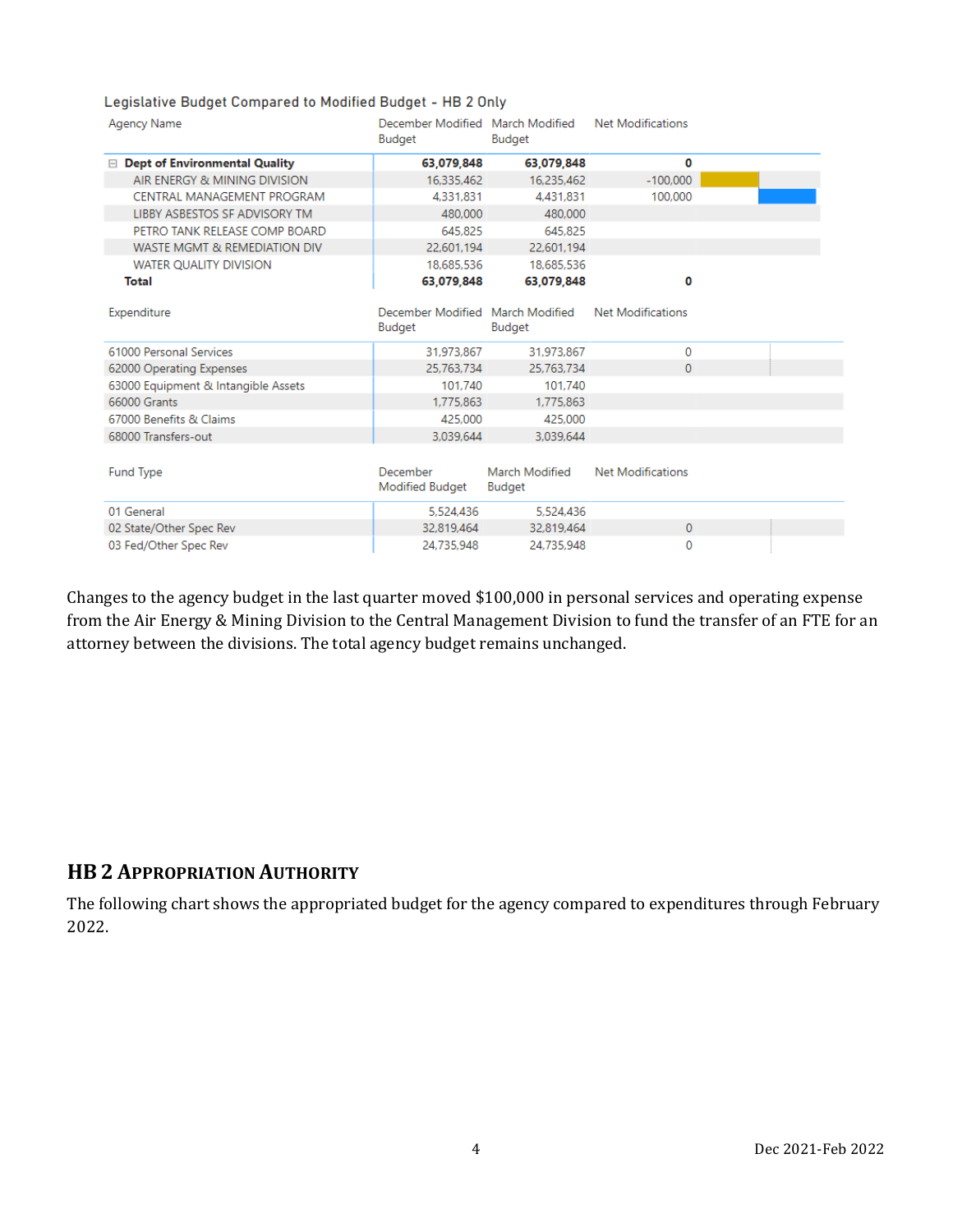#### ● Expended Budget ● Remaining Budget Remain. 30M Expended Budget and **20M** 10M **OM** 01 General 02 State/Other Spec Rev 03 Fed/Other Spec Rev **Fund Type** Expenditure Modified Budget Expended Budget Percent Expended Personal Services 31,973,867 16,550,563 51.8% 36.0% **Operating Expenses** 25,763,734 9,279,626 Equipment & Intangible Assets 101,740 Grants 1.306.095 73.5% 1,775,863 54.4% Benefits & Claims 425,000 231,123 Transfers-out 3,039,644 Program Name Modified Budget Expended Budget Percent Expended AIR ENERGY & MINING DIVISION 6,555,400 40.4% 16,235,462 40.2% CENTRAL MANAGEMENT PROGRAM 1,781,533 4,431,831 LIBBY ASBESTOS SF ADVISORY TM 480,000 1 0.0% PETRO TANK RELEASE COMP BOARD 645,825 371,630 57.5% WASTE MGMT & REMEDIATION DIV 22,601,194 10,081,055 44.6% WATER QUALITY DIVISION 18,685,536 8,577,789 45.9% **Total** 63,079,848 27,367,407 43.4%

Expended Budget and Remaining Budget by Fund Type - HB 2 Only

The authority from HB 2 supports \$63.1 million or 63.2% of the agency total budget and is funded primarily with state special and federal special revenue. General fund supports only \$5.5 million or 8.8% of the agency HB 2 budget and is used primarily to fund personal services, match federal grant programs, and operations across all programs. The agency has expended 43.4% of the HB 2 appropriation through February 2022.

#### Personal Services

The agency was budgeted \$32.0 million in personal services to fund 365.5 FTE. The agency has expended 51.8% of that appropriation as of the end of February. By comparison, in the three previous biennia, expenditure rates for personal services at this same point of the fiscal year have ranged between 54.3% and 62.9%, with an average of 57.7%.

#### **Operations**

The agency expended 36.0% of the \$25.8 million budgeted for operations, 3.6 percentage points higher than the average expenditure rate of 32.4% in the previous three biennia. State special revenue and federal special revenue fund 92.1% of the operating expenses for the agency.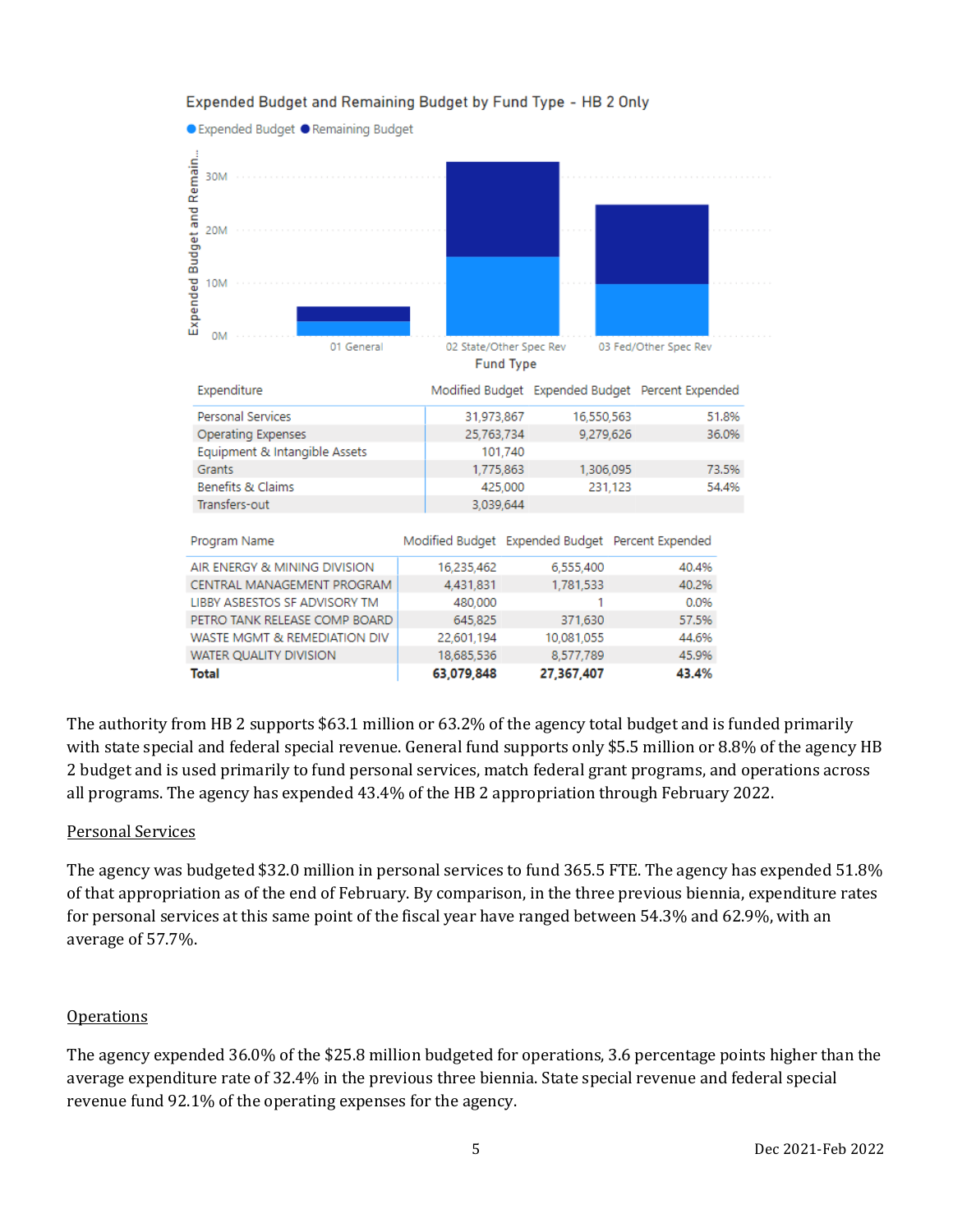### **Transfers**

The HB 2 budget for transfers totaled \$3.0 million, 90.0% federal funds, and was 0.0% expended. Major components of the \$2.7 million in unexpended federal funds include:

- Abandoned mines: \$2.4 million
- Superfund sites: \$260,000
- Other federal support: \$340,000

# Grants, Benefits & Claims

Grants, benefits and claims are primarily funded with state special revenue and were 54.4% expended. Grant expenditures represent money disbursed to counties as part of the subdivision plat review program in the water quality division, as well as the junk vehicle and septic pumper programs in the waste management and remediation division.

# **Personal Services**



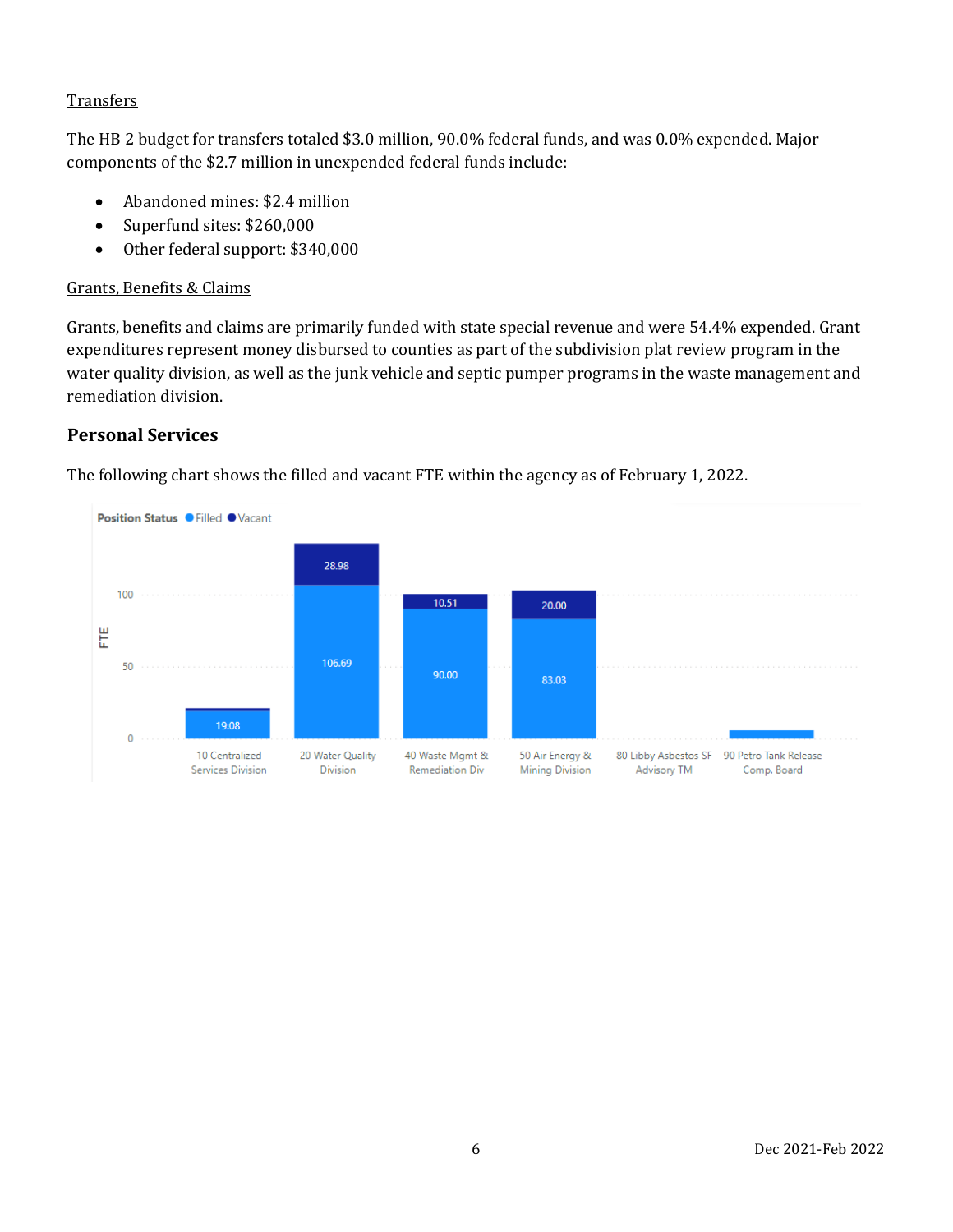#### *Total FTE*

The Department of Environmental Quality has 365.54 FTE funded in HB 2; each division is staffed as follows:

- Centralized Services Division 20.58 FTE
- Water Quality Division 135.67 FTE
- Waste Management & Remediation Division 100.01 FTE
- Air Energy & Mining Division 103.53 FTE
- Libby Asbestos Advisory Team 0.00 FTE
- Petroleum Tank Release Compensation Board 5.75 FTE

#### *Utilization Rate*

Of the total personal services hours available, the agency has utilized 84.4%.

#### *Vacancies*

Vacant positions total 57.5 FTE; vacant full-time positions total 56.0 FTE, and part-time positions total 1.5 FTE. Positions vacant less than six months total 27.00 FTE, while 13.5 FTE have been vacant between six months to a year. Positions open for more than a year total 17.0 FTE; the longest position has been open for 7.5 years.

In addition to smaller applicant pools, the agency has experienced a higher percentage of offers being rejected in recent years.

The following table lists the vacancies as of February.

| Department of Environmental Quality     |            |               |              |                                             |            |               |              |  |  |  |  |
|-----------------------------------------|------------|---------------|--------------|---------------------------------------------|------------|---------------|--------------|--|--|--|--|
| Vacancies March 2022                    |            |               |              |                                             |            |               |              |  |  |  |  |
| Air Energy & Mining Division            | <b>FTE</b> | Months Vacant | Years Vacant | <b>Centralized Services Division</b>        | <b>FTE</b> | Months Vacant | Years Vacant |  |  |  |  |
| Program Section Supervisor              | 1.00       | 1.2           | 0.1          | MEPA/MFSA Coordinator                       | 1.00       | 2.62          | 0.22         |  |  |  |  |
| Energy Engineer P.E.                    | 1.00       | 2.2           | 0.2          | <b>Environmental Enforcement Specialist</b> | 1.00       | 31.90         | 2.66         |  |  |  |  |
| Mining Environmental Spec               | 1.00       | 3.0           | 0.3          | Division Total <sup>1</sup>                 | 2.00       | 17.26         | 1.44         |  |  |  |  |
| Program Section Supervisor              | 1.00       | 3.1           | 0.3          |                                             |            |               |              |  |  |  |  |
| <b>Air Quality Scientist</b>            | 1.00       | 4.2           | 0.4          | <b>Water Quality Division</b>               | <b>FTE</b> | Months Vacant | Years Vacant |  |  |  |  |
| <b>Computer Systems Analyst</b>         | 1.00       | 5.4           | 0.4          | Drinking Water SRF Eng. PE                  | 1.00       | 0.6           | 0.0          |  |  |  |  |
| <b>Reclamation Specialist</b>           | 1.00       | 5.4           | 0.4          | <b>Operations Analyst</b>                   | 1.00       | 1.2           | 0.1          |  |  |  |  |
| Data Control Specialist                 | 1.00       | 7.3           | 0.6          | <b>GWUDISW Rule Spec/Field Insp</b>         | 1.00       | 1.7           | 0.1          |  |  |  |  |
| Program Support Specialist              | 1.00       | 7.5           | 0.6          | Water Quality Monitoring Specialist         | 1.00       | 1.9           | 0.2          |  |  |  |  |
| Air Quality Planner                     | 1.00       | 7.6           | 0.6          | Program Section Supervisor                  | 1.00       | 2.2           | 0.2          |  |  |  |  |
| <b>Bureau Chief</b>                     | 1.00       | 8.1           | 0.7          | Sr. Drinking Water Scientist                | 1.00       | 2.6           | 0.2          |  |  |  |  |
| Air Quality Monitoring Coord            | 1.00       | 11.3          | 0.9          | <b>Environmental Engineer PE</b>            | 1.00       | 3.8           | 0.3          |  |  |  |  |
| Air Quality Assurance Specialist        | 1.00       | 11.3          | 0.9          | Env Sci Field Inspector                     | 1.00       | 4.2           | 0.4          |  |  |  |  |
| <b>Computer Systems Analyst</b>         | 1.00       | 11.3          | 0.9          | <b>Water Quality Specialist</b>             | 1.00       | 4.9           | 0.4          |  |  |  |  |
| Permit Coordinator                      | 1.00       | 12.7          | 1.1          | <b>Computer Systems Analyst</b>             | 1.00       | 5.4           | 0.4          |  |  |  |  |
| Program Section Supervisor              | 1.00       | 19.1          | 1.6          | <b>Water Quality Specialist</b>             | 1.00       | 5.4           | 0.4          |  |  |  |  |
| <b>Reclamation Specialist</b>           | 1.00       | 21.4          | 1.8          | <b>Water Quality Specialist</b>             | 1.00       | 5.8           | 0.5          |  |  |  |  |
| Air Quality Engineering Scientist       | 1.00       | 27.2          | 2.3          | Database Analyst                            | 1.00       | 6.3           | 0.5          |  |  |  |  |
| Air Quality Engineering Scientist       | 1.00       | 29.0          | 2.4          | Database Analyst                            | 1.00       | 7.2           | 0.6          |  |  |  |  |
| Vegetation and Soil Scientist           | 1.00       | 56.3          | 4.7          | Water Quality Standards Scientist           | 1.00       | 7.2           | 0.6          |  |  |  |  |
| Division Total <sup>1</sup>             | 20.00      | 12.7          | 1.1          | <b>Program Financial Specialist</b>         | 1.00       | 7.7           | 0.6          |  |  |  |  |
|                                         |            |               |              | Water Quality Standards Scientist           | 1.00       | 9.3           | 0.8          |  |  |  |  |
| Waste Management & Remediation Division | <b>FTE</b> | Months Vacant | Years Vacant | Water Quality Monitoring Scientist          | 1.00       | 11.3          | 0.9          |  |  |  |  |
| Environmental Project Officer           | 1.00       | 0.8           | 0.1          | <b>Water Quality Modeler</b>                | 1.00       | 26.5          | 2.2          |  |  |  |  |
| Asbestos-Meth Environmental Specialist  | 1.00       | 1.2           | 0.1          | Water Quality Science Spec                  | 1.00       | 30.6          | 2.6          |  |  |  |  |
| Sr Environmental Project Officer        | 0.50       | 1.2           | 0.1          | Water Quality Modeler                       | 1.00       | 39.8          | 3.3          |  |  |  |  |
| <b>Environmental Science Specialist</b> | 0.50       | 1.7           | 0.1          | <b>Air Quality Scientist</b>                | 1.00       | 46.7          | 3.9          |  |  |  |  |
| Senior Environ Project Officer          | 1.00       | 2.3           | 0.2          | <b>Water Quality Specialist</b>             | 1.00       | 54.5          | 4.5          |  |  |  |  |
| Records Info Management Specialist      | 1.00       | 2.8           | 0.2          | Water Quality Science Spec                  | 1.00       | 62.8          | 5.2          |  |  |  |  |
| Data Control Specialist                 | 1.00       | 2.8           | 0.2          | Senior TMDL Planner                         | 1.00       | 70.6          | 5.9          |  |  |  |  |
| Program Section Supervisor              | 1.00       | 4.9           | 0.4          | <b>Water Quality Specialist</b>             | 1.00       | 90.3          | 7.5          |  |  |  |  |
| <b>Environmental Scientist 2</b>        | 0.50       | 7.3           | 0.6          | Division Total <sup>1</sup>                 | 26.00      | 19.6          | 1.6          |  |  |  |  |
| <b>Environmental Project Officer</b>    | 1.00       | 14.1          | 1.2          |                                             |            |               |              |  |  |  |  |
| <b>Computer Systems Analyst</b>         | 1.00       | 51.3          | 4.3          |                                             |            |               |              |  |  |  |  |
| Division Total <sup>1</sup>             | 9.50       | 9.0           | 0.7          | <b>Agency Total</b>                         | 57.50      | 15.4          | 1.3          |  |  |  |  |
|                                         |            |               |              |                                             |            |               |              |  |  |  |  |

**1 Division Totals for months and days vacant are weighted averages** 

 $\mathcal{L} = \mathcal{L}$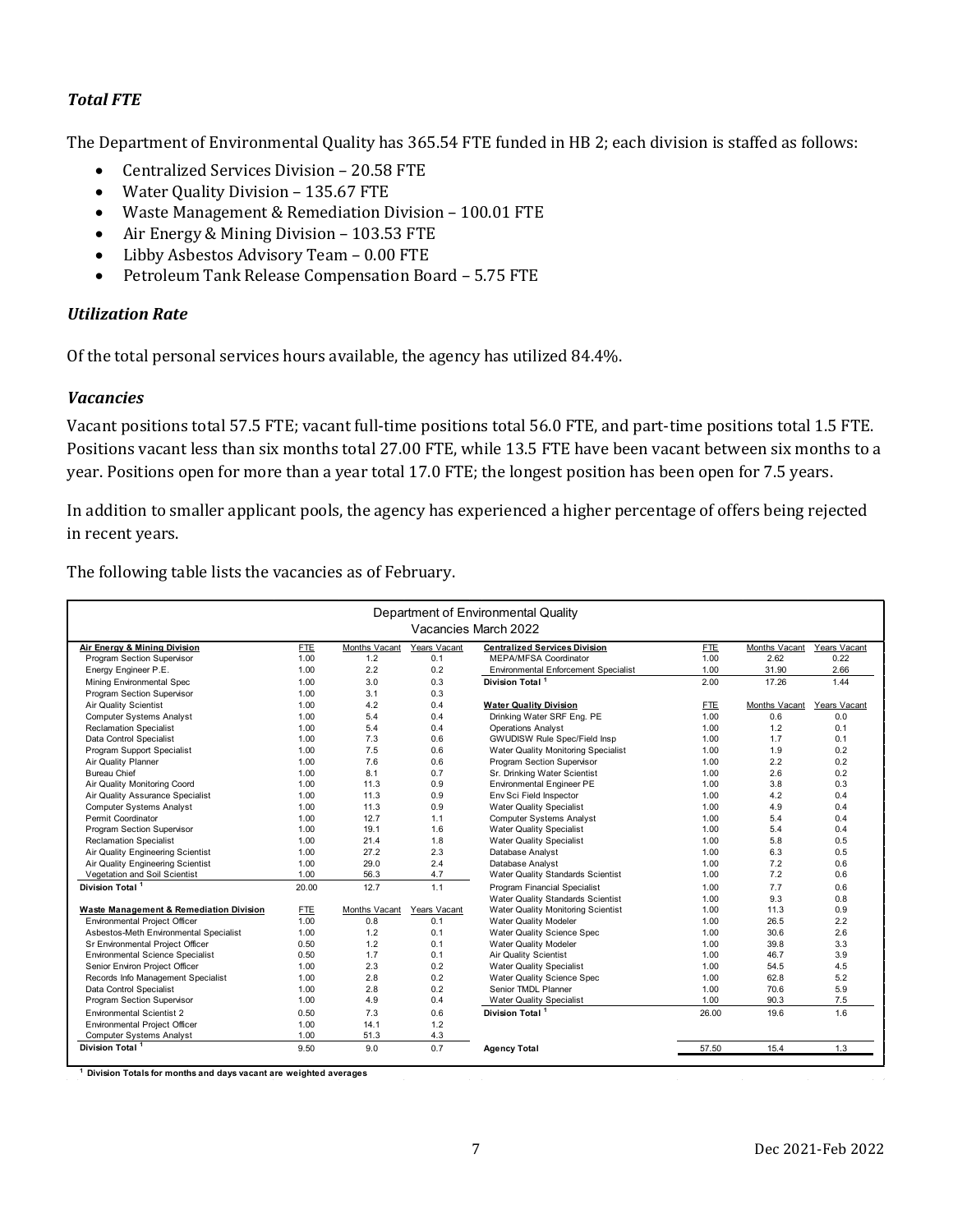# *Turnover*

Since July, the agency has had 13.00 FTE leave state employment, 10.00 FTE have retired, and 6.00 FTE have transferred to another agency.

#### Pay Adjustments

The agency adjusted pay for 113 positions increasing annual personal services cost by \$263,000 annually. Pay adjustments include:

- Longevity 58
- Market 20
- Performance 22
- Reclassification 1
- Career Ladder 10
- Correct inaccurate pay 2
- Promotion 1

# **Next Steps for Personal Services Reporting**

In upcoming Quarterly Financial Reports, the LFD will begin the process of a more comprehensive look at personal services. The LFD will compare two executive "snapshots" -- July 2020 and July 2022. The analysis will identify adjustments adopted by the legislature in 2021 and modifications made by the agencies, within the confines of budget law.

The September Quarterly Financial Report will provide the complete comparison from July 2020 to July 2022. Ultimately, the analysis will result in a description of all the components that will be part of the executive's decision package one (DP 1) 2025 biennium budget request. This work will prepare legislators for budget deliberations in the 2023 session. For a review of how DP 1 works and snapshot components, please read this [short brochure](https://montana.maps.arcgis.com/apps/Cascade/index.html?appid=23095fcf15754f4fb38b63c58a884b97) from 2019. This story map was created with the Story Map Cascade application in ArcGIS Online.

# **OTHER ISSUES**

# **Information Technology Projects**

#### Coal Information Management System (CIMS)

The Coal Information Management System (CIMS) is a coal e-permitting system funded with \$1.75 million in federal grants.

*CIMS Phase I:* The Office of Surface Mining Reclamation and Enforcement (OSMRE) is still determining what direction they want on the Inspection and Enforcement (INE) application. This phase of the CIMS project is on hold pending that decision.

*CIMS Phase II:* The current application in phase II is DEQ's Bond Reclamation Calculation Estimating Application. This web application will be built by DEQ, and once complete, given to OSMRE where they can make their modifications. Development started on 11/01/21, and DEQ expended \$841,600 year to date. This application is slated to be complete for DEQ by 1/31/2025 and OSMRE's version would then be completed by 6/30/2026.

Fees Application and Compliance Tracking System (FACTS)